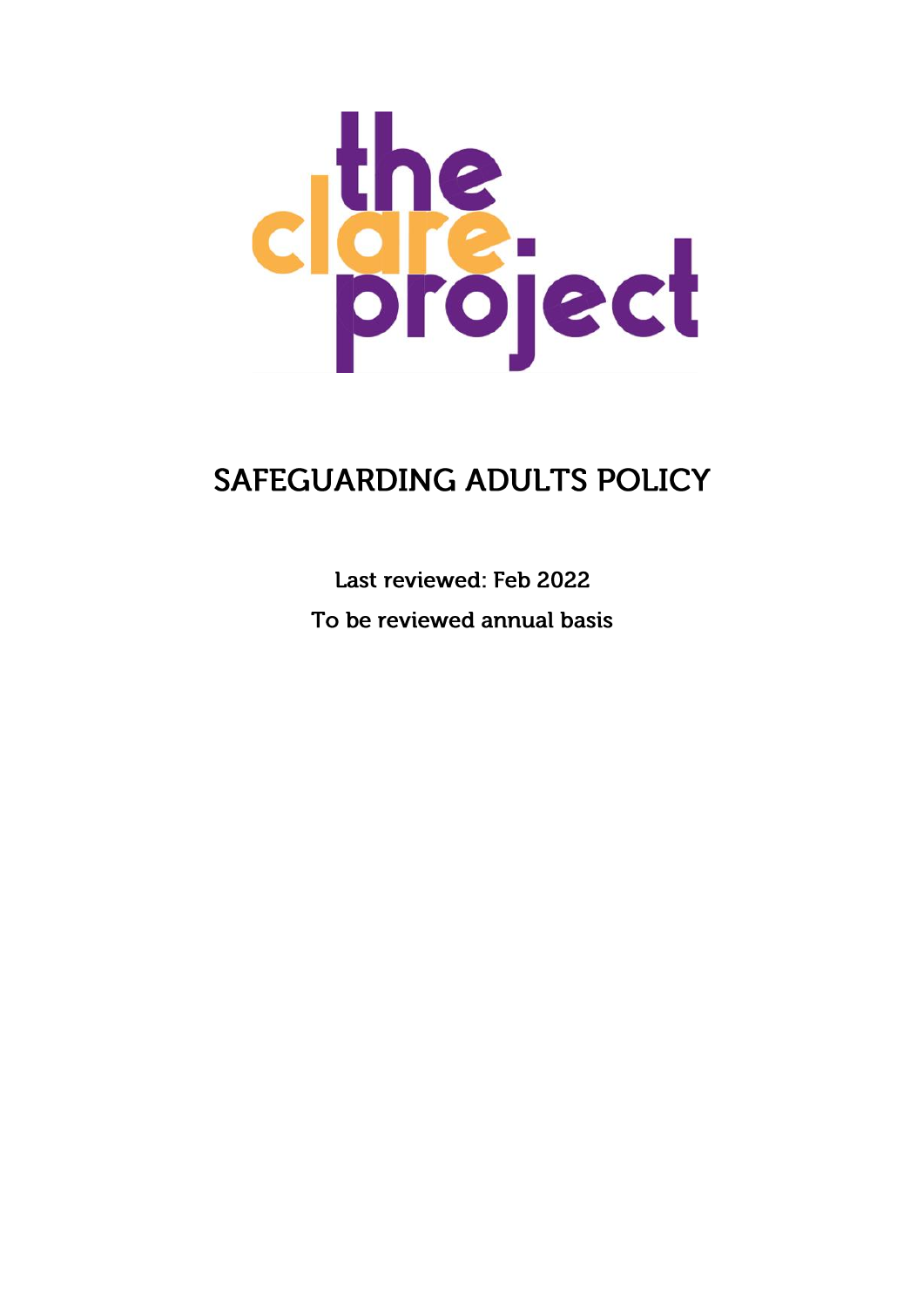## **1. AIMS**

**1.1.** The Clare Project is committed to creating and maintaining a safe and positive environment and accepts our responsibility to safeguard the welfare of all adults in accordance with the Care Act 2014.

**1.2.** The purpose of this policy is to outline the duty and responsibility of staff, volunteers and trustees working on behalf of the Clare Project in relation to safeguarding adults.

**1.3.** All adults have the right to be safe from harm and must be able to live free from fear of abuse, neglect and exploitation.

#### **2. PRINCIPLES**

**2.1.**The guidance given in the policy and procedures is based on the following six principles of adult safeguarding set out in the Care Act 2014:

**2.1.1. Empowerment** - People being supported and encouraged to make their own decisions and informed consent. *"I am asked what I want as the outcomes from the safeguarding process and these directly inform what happens."*

**2.1.2. Prevention** – It is better to take action before harm occurs. *"I receive clear and simple information about what abuse is, how to recognise the signs and what I can do to seek help."*

**2.1.3. Proportionality** – The least intrusive response appropriate to the risk presented. *"I am sure that the professionals will work in my interest, as I see them and they will only get involved as much as needed."*

**2.1.4. Protection** – Support and representation for those in greatest need. *"I get help and support to report abuse and neglect. I get help so that I am able to take part in the safeguarding process to the extent to which I want."*

**2.1.5. Partnership** – Local solutions through services working with their communities. Communities have a part to play in preventing, detecting and reporting neglect and abuse. *"I know that staff treat any personal and sensitive information in confidence, only sharing what is helpful and necessary. I am confident that professionals will work together and with me to get the best result for me."*

**2.1.6. Accountability** – Accountability and transparency in delivering safeguarding. *"I understand the role of everyone involved in my life and so do they."*

**2.2.** All adults, regardless of age, ability or disability, gender, race, religion, ethnic origin, sexual orientation have the right to be protected from abuse and poor practice and to participate in an enjoyable and safe environment.

**2.3.** The Clare Project will seek to ensure that our organisation is inclusive and make reasonable adjustments for any ability, disability or impairment, we will also commit to continuous development, monitoring and review.

**2.4.** The rights, dignity and worth of all adults will always be respected.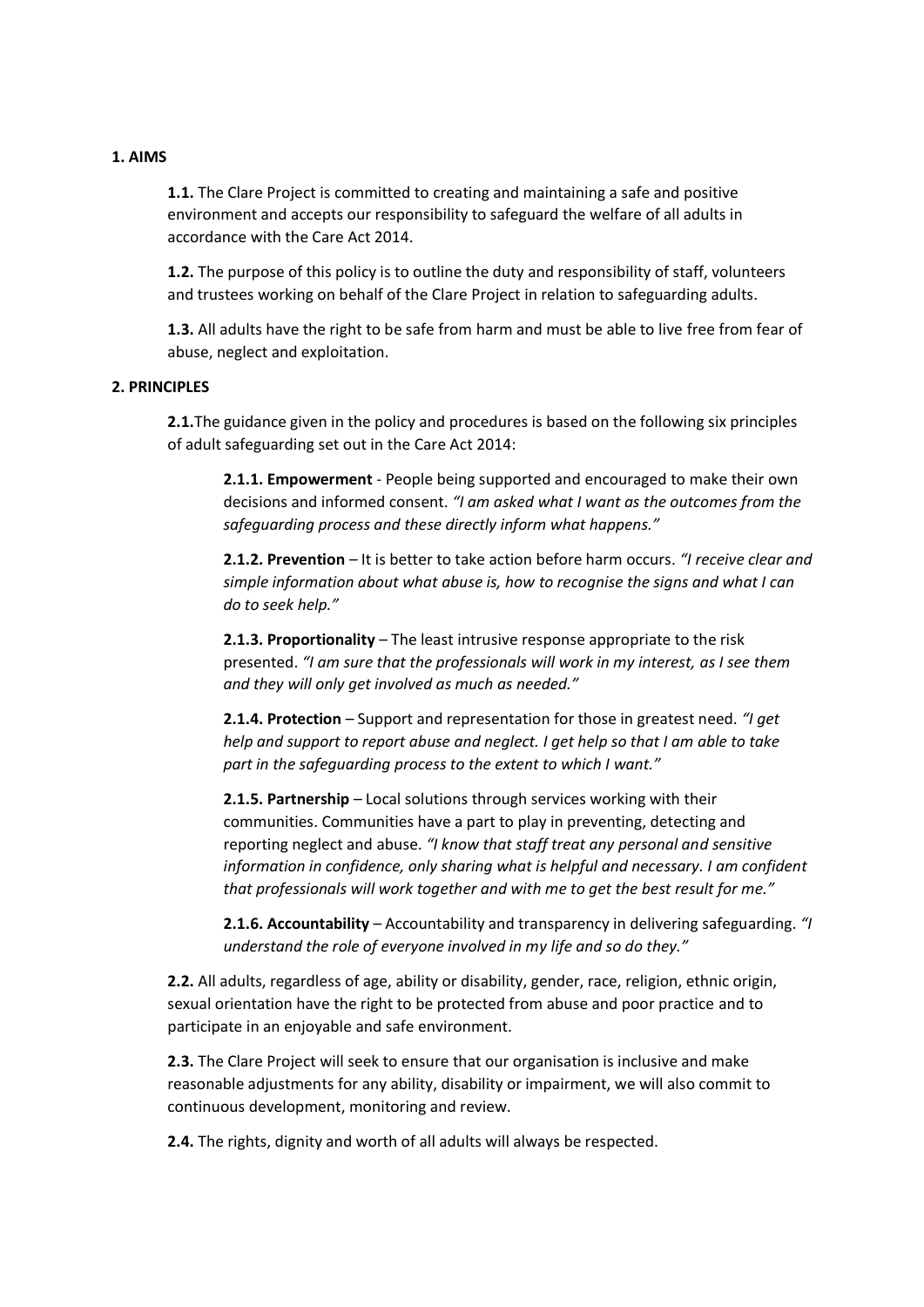**2.5.** We recognise that ability and disability can change over time, such that some adults may be additionally vulnerable to abuse, for example those who have a dependency on others or have different communication needs.

**2.6.** We recognise that a disabled adult may or may not identify themselves or be identified as an adult 'at risk'.

**2.7.** We all have a shared responsibility to ensure the safety and well-being of all adults and will act appropriately and report concerns whether these concerns arise at Clare Project events, or in the wider community.

**2.8.** All allegations will be taken seriously and responded to quickly in line with the Clare Project Safeguarding Adults Policy and Procedures.

**2.9.** The Clare Project recognises the role and responsibilities of the statutory agencies in safeguarding adults and is committed to complying with the procedures of the Local Safeguarding Adults Boards.

#### **3. LEGAL FRAMEWORK**

**3.1.** This Safeguarding Policy has been written on the basis of law and guidance that seeks to protect adults at risk, including the following:

#### **The Care Act 2014**

This Act legislates the provision of Safeguarding Adults Boards in each local authority. Safeguarding concerns within health and social care organisations can be reported to the Board, and the Board must work in partnership with these organisations to protect adults at risk. The main principle of the Act are: to empower the adult at risk in their choices, prevent harm from happening where possible, only do what is necessary to protect, yet offer protection when it is needed, work alongside other people and agencies, and be accountable and transparent in your decisions.

## **The Safeguarding Vulnerable Groups Act 2006**

This Act introduced the Vetting and Barring Scheme and the role of the Independent Safeguarding Authority. The Act places a statutory duty on all those working with vulnerable groups to register and undergo an advanced vetting process with criminal sanctions for noncompliance. This Act was reformed in part under the Protection of Freedoms Act 2012 (see below).

#### **The Protection of Freedoms Act 2021**

Under this Act, the powers of the Independent Safeguarding Authority were transferred to a purposely created Disclosure and Barring Service. The vetting system has been amended.

#### **The Mental Capacity Act 2005**

This Act sets out that adults have the right to make their own decisions. Only in extreme situations where an individual is considered to lack capacity will the law intervene to protect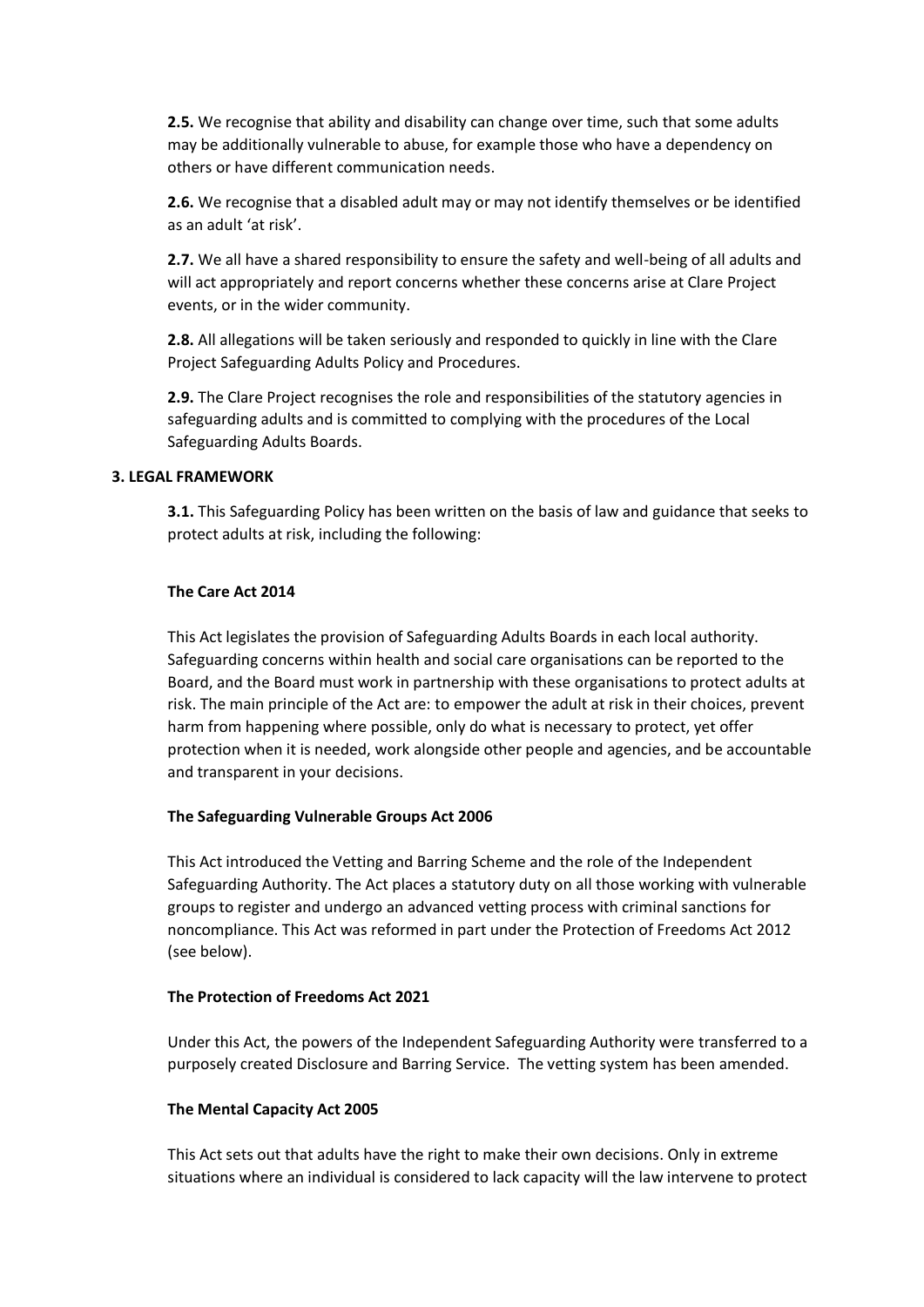them. The guiding principles of the Mental Capacity Act are that everybody has capacity unless it is proved otherwise, that they should be supported to make their own decisions, that people have the right to make unwise decisions, that anything done for or on behalf of people without capacity must be in their best interests and that any decision made on people's behalf should be the least restrictive intervention.

## **The Equality Act 2010**

Under the Equality Act, there are nine protected characteristics. These are: age, disability, gender reassignment, marriage and civil partnership, pregnancy and maternity, race, religion or belief, sex and sexual orientation. When assessing whether a person is at risk, it is important that there is no discrimination based around these characteristics.

## **Domestic Violence, Crime and Victims (Amendment) Act 2012**

The Domestic Violence, Crime and Victims Act 2004 states that legal protection and assistance be provided to victims of crime, particularly domestic violence. This was amended in 2012 to further support children or vulnerable adults at risk of, or victims of, serious harm.

## **Sexual Offenses Act 2003**

The Sexual Offences Act introduced a number of new offences concerning vulnerable adults and children.

# **The Human Rights Act 1998**

This law has 13 articles outlining people's basic legal rights. These include Article 2, the right to life, Article 3, freedom from degrading and inhumane treatment, Article 5, the right to liberty and security, and Article 8, the right to a private life, family life and home life. A person is able to use the law to protect them if these rights are violated.

## **Public Interest Disclosure Act 1998**

Workers in the public and private sector can disclose usually private information to protect the public interest – this is known as "whistleblowing" and anyone who does this is protected from victimisation and discrimination in their workplace. This allows people who work with adults at risk to inform the relevant authorities if people are not being safeguarded properly.

# **The Data Protection Act 2018**

The Data Protection Act (DPA) was introduced in 1998 but it has since been superseded by the 2018 Act, which outlines how and when you are allowed to process, or use, data you hold about a person. There are also rules about when you can share data. With regard to adults at risk, there may be times that you need to withhold that you have information to be able to protect a person. Similarly, you may have to share information with other agencies so you can seek protection for an adult at risk. The law allows for this if your actions will prevent harm, allow for an effective response, or is in the public interest, among other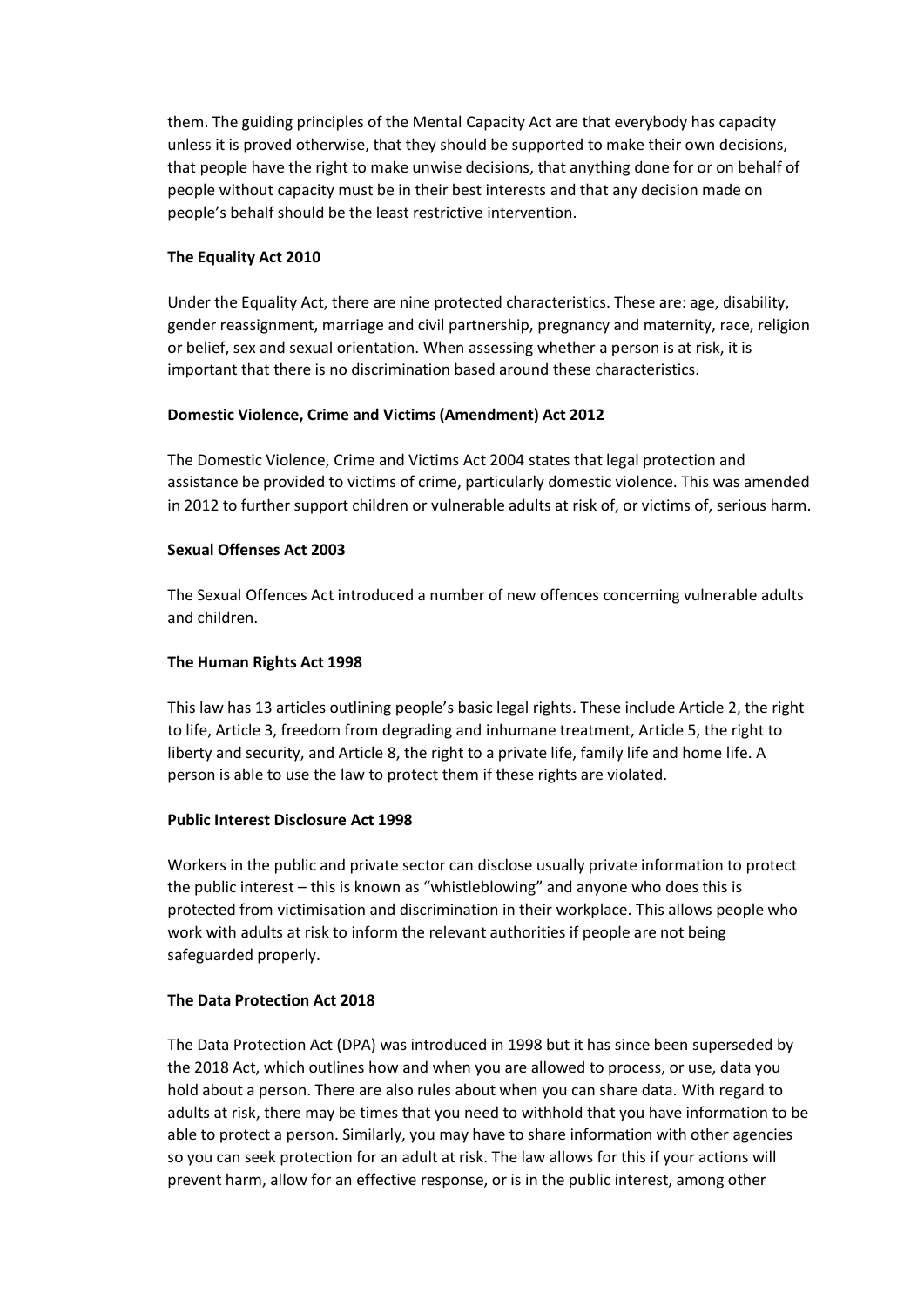reasons.

#### **4. CONTEXT AND DEFINITIONS**

- **4.1.** What do we mean by 'adult'?
	- **4.1.1.** For the purpose of this policy 'adult' means a person aged 18 years or over.
- **4.2.** What do we mean by 'adult at risk'?

**4.2.1.** An 'adult at risk' is a person aged 18 or over who is in need of care and support, regardless of whether they are receiving them, and who because of those needs is unable to protect themselves against abuse or neglect.

**4.3.** What do we mean by abuse?

**4.3.1**. Abuse is a violation of an individual's human and civil rights by another person or persons.

**4.3.2.** Abuse may consist of a single act or repeated acts. It may be physical, verbal or psychological, it may be an act of neglect or an omission to act, or it may occur when a person is persuaded to enter into a financial or sexual transaction to which they have not consented, or cannot consent.

**4.3.3.** Abuse can occur in any relationship and it may result in significant harm to, or exploitation of, the person subjected to it.

**4.4 .**Types of Abuse and Neglect - Definitions from the Care Act 2014.

This is not intended to be an exhaustive list but an illustrative guide as to the sort of behaviour or issue which could give rise to a safeguarding concern.

**4.4.1.** Self-neglect – this covers a wide range of behaviour: neglecting to care for one's personal hygiene, health or surroundings.

**4.4.2**. Modern slavery – encompasses slavery, human trafficking, forced labour and domestic servitude. Traffickers and slave masters use whatever means they have at their disposal to coerce, deceive and force individuals into a life of abuse, servitude and inhumane treatment.

**4.4.3.** Domestic abuse – including psychological, physical, sexual, financial and emotional abuse. It also includes so called 'honour' based violence.

**4.4.4**. Discriminatory abuse – discrimination is abuse which centres on a difference or perceived difference particularly with respect to race, gender or disability or any of the protected characteristics of the Equality Act.

**4.4.5.** Organisational Abuse – including neglect and poor care practice within an institution or specific care setting such as a hospital or care home, for example, or in relation to care provided in one's own home. This may range from one off incidents to on-going ill-treatment. It can be through neglect or poor professional practice as a result of the structure, policies, processes and practices within an organisation.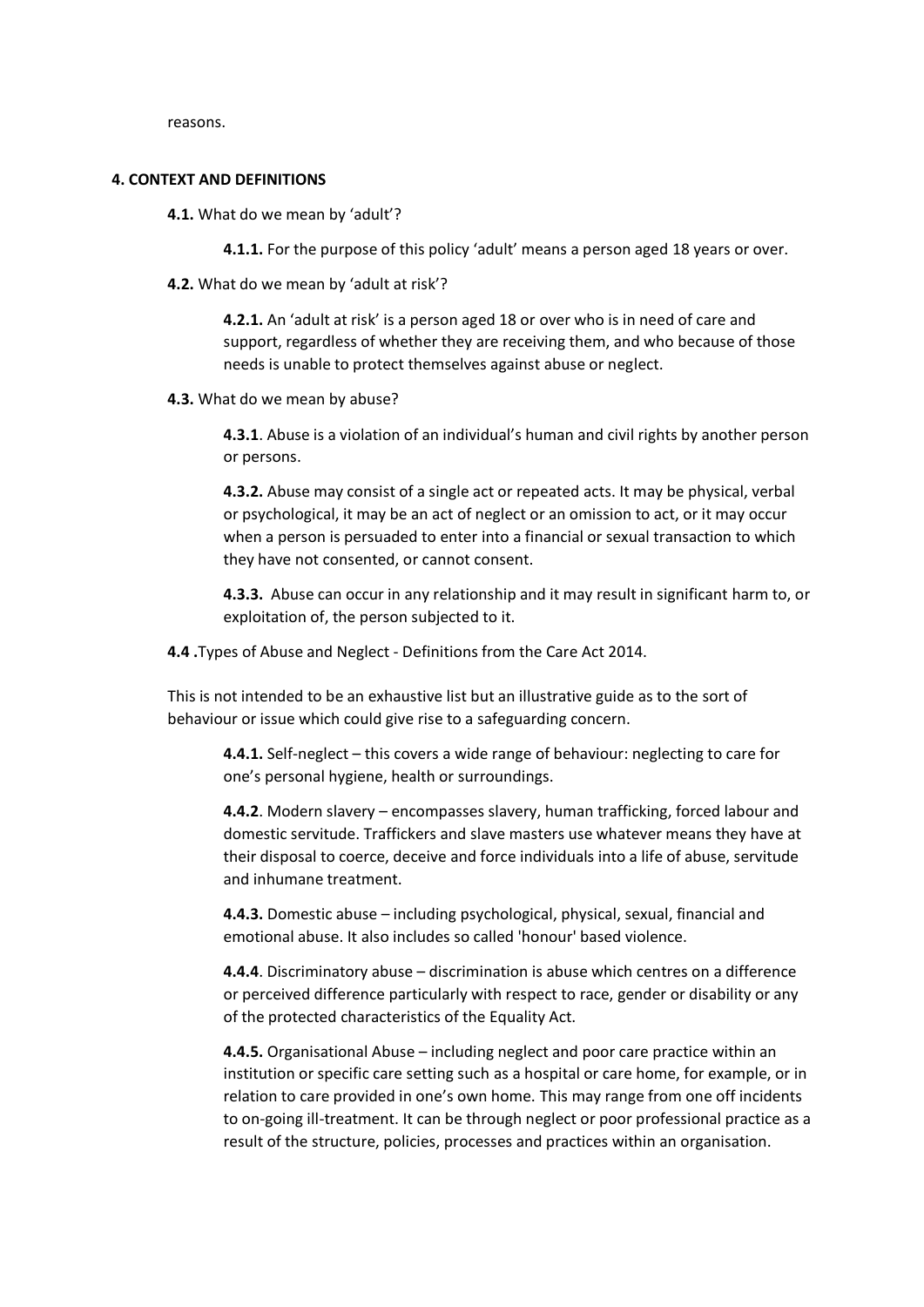**4.4.6.** Physical Abuse – includes hitting, slapping, pushing, kicking, misuse of medication, restraint or inappropriate sanctions.

**4.4.7.** Sexual Abuse – including rape, indecent exposure, sexual harassment, inappropriate looking or touching, sexual teasing or innuendo, sexual photography, subjection to pornography or witnessing sexual acts, indecent exposure and sexual assault or sexual acts to which the adult has not consented or was pressured into consenting.

**4.4.8.** Financial or Material Abuse – including theft, fraud, internet scamming, coercion in relation to an adult's financial affairs or arrangements, including in connection with wills, property, inheritance or financial transactions, or the misuse or misappropriation of property, possessions or benefits.

**4.4.9.** Neglect – including ignoring medical or physical care needs, failure to provide access to appropriate health social care or educational services, the withholding of the necessities of life, such as medication, adequate nutrition and heating.

**4.4.10.** Emotional or Psychological Abuse – this includes threats of harm or abandonment, deprivation of contact, humiliation, blaming, controlling, intimidation, coercion, harassment, verbal abuse, isolation or withdrawal from services or supportive networks.

**4.5.** Not included in the Care Act 2014 but also relevant:

**4.5.1.** Cyber Bullying - cyber bullying occurs when someone repeatedly makes fun of another person online or repeatedly picks on another person through emails or text messages, or uses online forums with the intention of harming, damaging, humiliating or isolating another person. It can be used to carry out many different types of bullying (such as racist bullying, homophobic bullying, or bullying related to special educational needs and disabilities) but instead of the perpetrator carrying out the bullying face-to-face, they use technology as a means to do it.

#### **5. THE ROLE OF STAFF, VOLUNTEERS AND TRUSTEES**

**5.1.** The Clare Project is committed to having the following in place:

**5.1.1**. A Safeguarding/Welfare Officer to produce and disseminate guidance and resources to support the policy and procedures.

**5.1.2.** A clear line of accountability within the organisation for work on promoting the welfare of all adults.

**5.1.3.** Procedures for dealing with allegations of abuse or poor practice against members of staff and volunteers.

**5.1.4.** Arrangements are in place to work effectively with other organisations to safeguard and promote the welfare of adults, including arrangements for sharing information.

**5.1.5.** Appropriate whistle blowing procedures and an open and inclusive culture that enables safeguarding and equality and diversity issues to be addressed.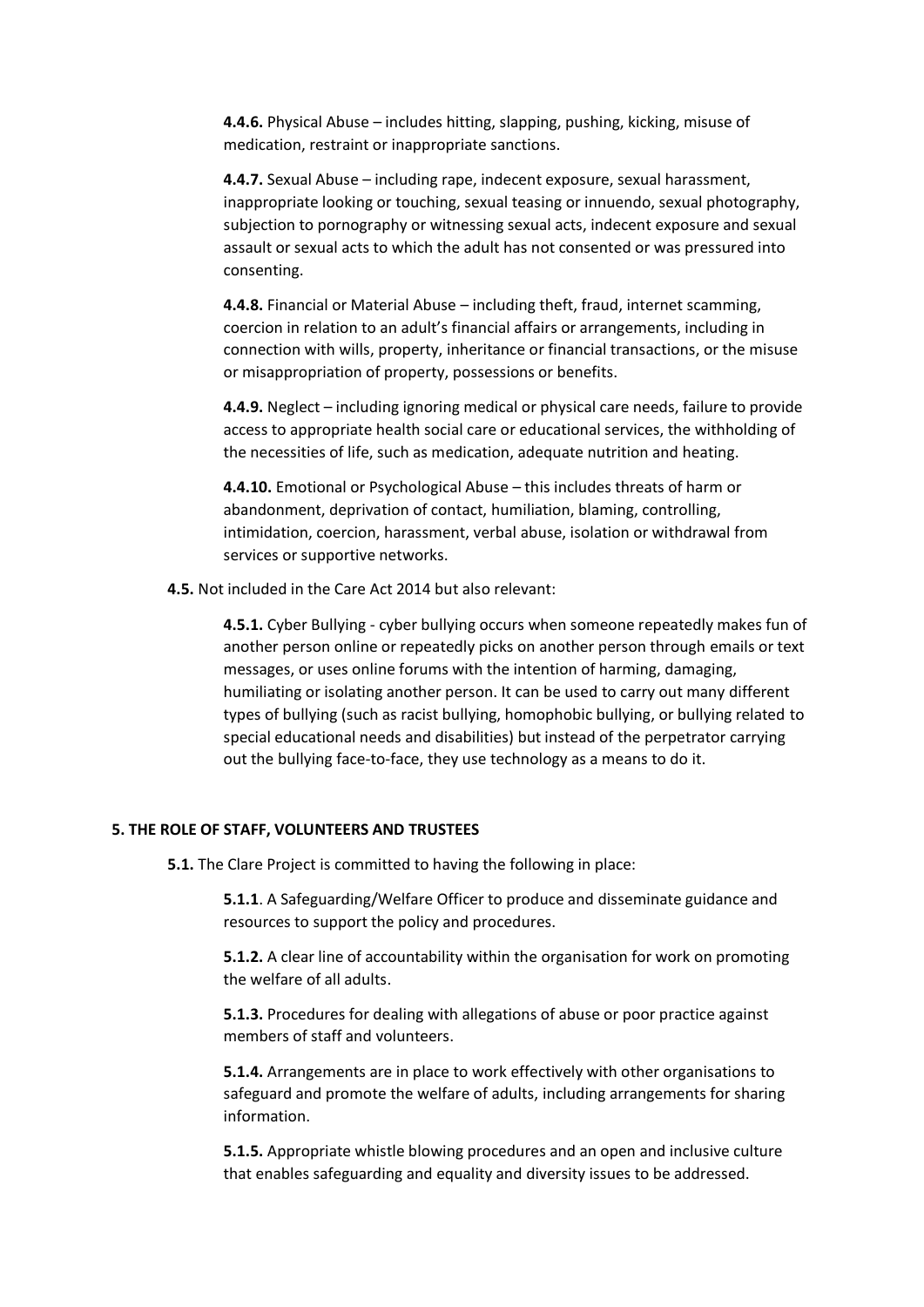**5.2.** Staff, volunteers and trustees may receive disclosures of abuse and observe adults who are at risk. This policy will enable staff/volunteers to make informed and confident responses to specific adult protection issues.

**5.3.** What to do if you have a concern or someone raises concerns with you.

**5.3.1.** You may become aware that abuse or poor practice is taking place, suspect abuse or poor practice may be occurring or be told about something that may be abuse or poor practice and you must report this to the Safeguarding Officer (Gray Hutchins [g.hutchins@clareproject.org.uk](mailto:g.hutchins@clareproject.org.uk) ) within 48 hours. If the Safeguarding Officer is implicated or absent, inform Luka [luka.white@Clareproject.org.uk](mailto:luka.white@Clareproject.org.uk) or Kim [kim@clareproject.org.uk](mailto:kim@clareproject.org.uk)

**5.3.2.** If you are concerned someone is in immediate danger, contact 999 immediately.

**5.3.3.** It is important when considering your concern that you also consider the needs and wishes of the person at risk, taking into account the nature of the alert.

**5.4.** How to Record a Disclosure

**5.4.1.** Make a note of what the person has said using their own words as soon as practicable. Complete an incident form and submit to the Safeguarding Officer.

**5.4.2.** As long as it does not increase the risk to the individual, you should explain to them that it is your duty to share your concern with your Safeguarding Officer.

**5.4.3.** Describe the circumstances in which the disclosure came about.

**5.4.4.** Take care to distinguish between fact, observation, allegation and opinion. It is important that the information you have is accurate.

**5.4.5.** Be mindful of the need to be confidential at all times, this information must only be shared with your Safeguarding Officer and others on a need to know basis.

**5.4.6.** If the matter is urgent and relates to the immediate safety of an adult at risk then contact emergency services immediately.

## **6. ROLE OF DESIGNATED SAFEGUARDING OFFICER**

**6.1.** The role of the designated Safeguarding Officer is to deal with all instances involving adult safeguarding that arise within the organisation. They will respond to all adult at risk protection concerns and enquiries.

**6.2.** The designated Safeguarding Officer for the Clare Project is Gray Hutchins [g.hutchins@clareproject.org.uk](mailto:g.hutchins@clareproject.org.uk) or if absent Luka White [luka.white@clareproject.org.uk](mailto:luka.white@clareproject.org.uk) .

**6.3.** When responding to an incident, it is up to the Safeguarding Officer to determine if professional adult protection services need to be contacted.